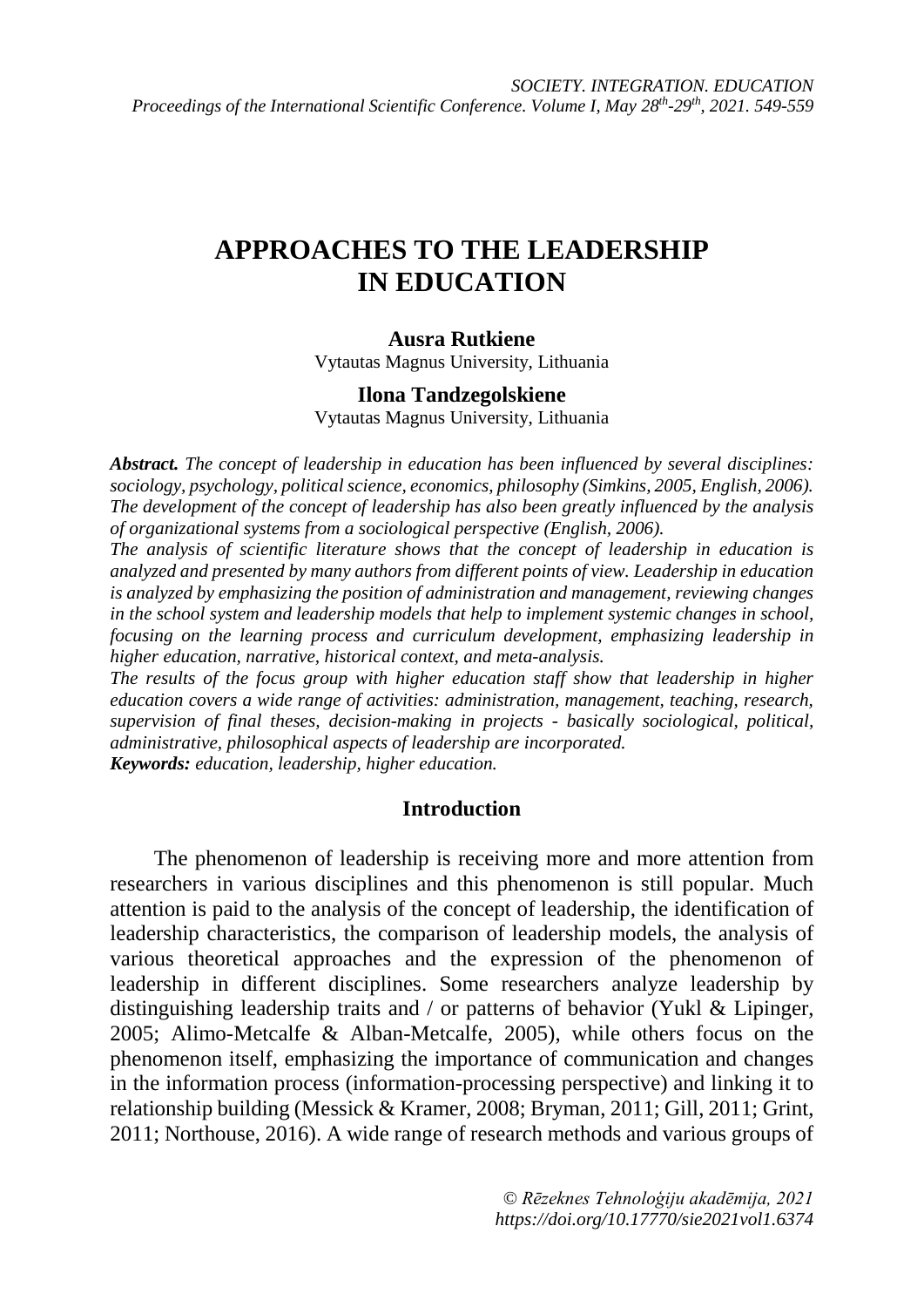participants (e.g., individuals, small target groups, large groups of employees in an organization) are used to analyze the concept of leadership.

The aim of the paper – to present understanding of leadership phenomenon in education, paying attention on historical perspective and impact of different disciplines. As the concept of leadership is quite broad, qualitative methods are applied for the research. Literature review and focus group method were applied for the research. Concept analysis and historical perspective as the basis of literature review were applied for theoretical analysis. Manifest content analysis applied to analyze focus group data. Manifest content analysis focused on identifying easily observable targets within text (Kleinheksel et al., 2020).

### **Historical Perspective of Leadership**

A sequence of historical events can help to see ongoing changes in the interpretation of the concept of leadership. Based on this idea, the concept of leadership is linked to the historical period and cultural environment, which includes classical interpretation, examples from the Renaissance period, and the contemporary context (Grint, 2011). The analysis is associated with historical events and personalities or popular works. The interpretation is particularly relevant to the analysis of the concept of leadership from a political point of view. The modern interpretation of the concept of leadership in the context of the modern world is based on the interpretation of industrialization, the impact of the economic crisis on the world, World War II, globalization, Cold War history, progress, analysis of political change. Grint (2011) visualizes the concept of leadership based on the political events of the time and historical events from 1900 to 2000 (see Fig. 1).

### **Politics and Leadership**

DeRue et al. (2011) and Ferris et al., (2016) suggest linking leadership trait analysis to demographics, reputation, and communication skills. Reputational power is singled out at the organizational level, as it leads to the expression of increased power and relates to the allocation and use of financial resources. Communication and social competences are linked to a charismatic personality and the ability to speak persuasively (rhetorical skills) and to influence others. Meanwhile, it is suggested to characterize the behavior of a leader by linking it to four components: task-oriented, relational-oriented, change-oriented, and passive. Avery important emphasis here is political knowledge and experience in the field of politics (Ferris et al., 2007; Ferris et al., 2012; Baur et al., 2016; Ferris et al., 2016). Some researchers analyze the benefits of political knowledge and the use of existing knowledge in the organization, where they find that those who have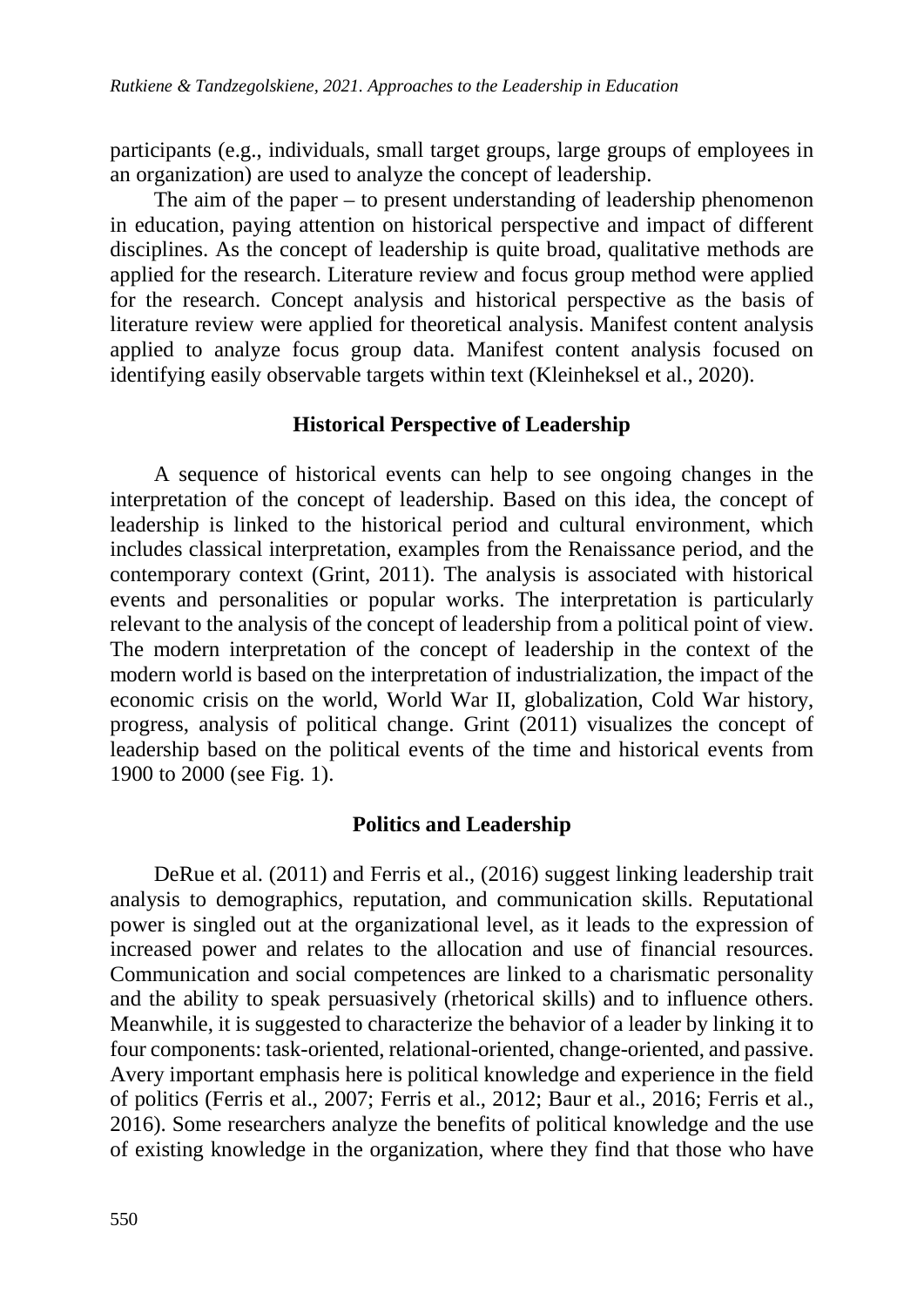#### *SOCIETY. INTEGRATION. EDUCATION Proceedings of the International Scientific Conference. Volume I, May 28th-29th, 2021. 549-559*

political knowledge / skills better understand interpersonal relationships in terms of social dynamics, regulate their behavior according to the situation, influence others, form a sincere and the image of a trusted person (Ferris et al., 2007). A total of eight components characteristic of the configuration of charismatic personality rhetoric are distinguished: (1) collective focus, (2) temporal orientation, (3) follower worth, (4) similarity to followers, (5) values and moral justifications, (6) tangibility, (7) action, and (8) adversity (Baur et al., 2016). Political leadership research emphasizes follower evaluation and satisfaction with the activities of a political leader (DeRue et al., 2012).



*Figure 1 Historical Perspective of Leadership (Grint, 2011,13)*

Leaders with sufficient policy qualifications are able to analyze and motivate the needs of followers, as well as being flexible and adaptable to the situation. In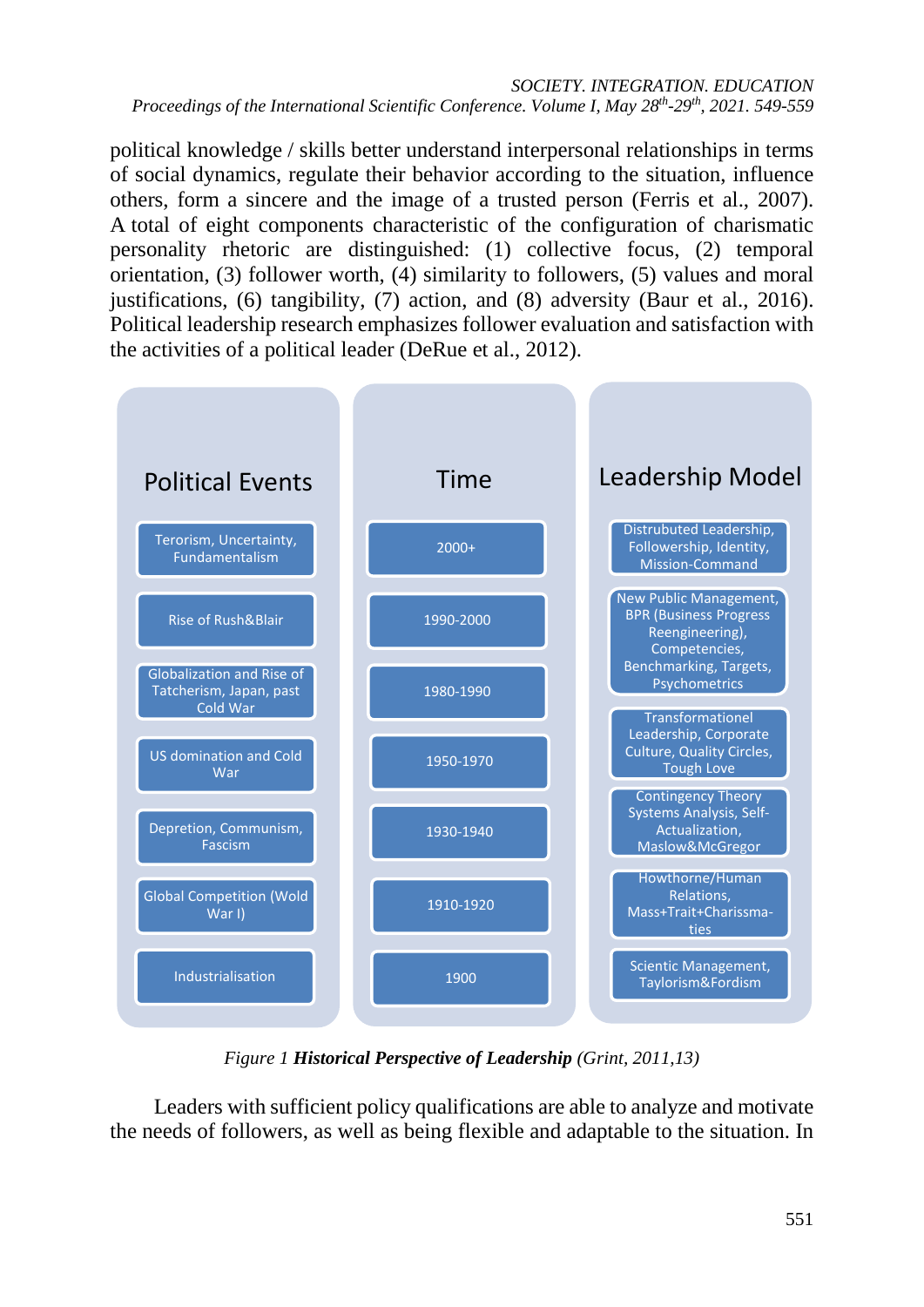this case, we distinguish two models of leadership that are characteristic of political leadership – transactional and transformational leadership. Political leaders with the characteristics of these two leadership models are able to clearly identify the needs of followers, to properly define the competitor's business model and to act strategically in the most appropriate way in the current situation. It is also emphasized that political knowledge and skills are acquired and constantly updated / improved, which makes it possible to create a unique image and style of a leader and can be associated with openness and trust. Organizations, meanwhile, are encouraged to take advantage of the mechanism of constructing political knowledge and strategic thinking skills and apply this to organizational governance (Ewen et al., 2013).

### **Leadership in Sociology**

The sociological aspect of the concept of leadership is often discovered in the analysis of the organizational development process and in the discussion of organizational structure, as well as in articles focusing on managerial characteristics, communication, conflict threats, or cultural impact on the education system (Webster, 2004). In addition, the focus is on quality, successful leadership, interpersonal communication, and emotional field support mechanisms. It is observed that the concept of leadership is constantly changing because there is no ideal and uniform case and it is difficult to describe and present the overall picture of a leader. Webster (2004) gives the example of England, where the concept of leadership in higher education has sociologically inspired changes in the subjects taught by introducing certain new topics such as race, colonialism, self-representation in other cultures, and cultural awareness. Another distinguished field of research from a sociological point of view concerns discrimination against individuals, with a particular focus on older society and job retention, where Max Weber's social closure theory and Niklas Luhmann's inclusion / exclusion theory (Braedel-Kühner & van Eist, 2012). Lois (2007) also supports the popularization of the concept of discriminatory leadership in relation to age and the declining participation of older people in career development. Strategic orientation to labor market policy, economic change, orientation to human resource management, involvement of social partners in the activities of the organization both politically, managerially and sociologically change the image and structure of the organization itself (Kruse, 2010). The authors (Braedel-Kühner & van Eist, 2012) analyze the phenomenon of leadership in the work environment, distinguishing the instrumental - rational workplace environment and emphasizing the qualities of a leader in an organization who has been over 50 years old. In this respect, on the one hand, the cultural aspect of the organization, which is visible through human resources policy and strategic and structural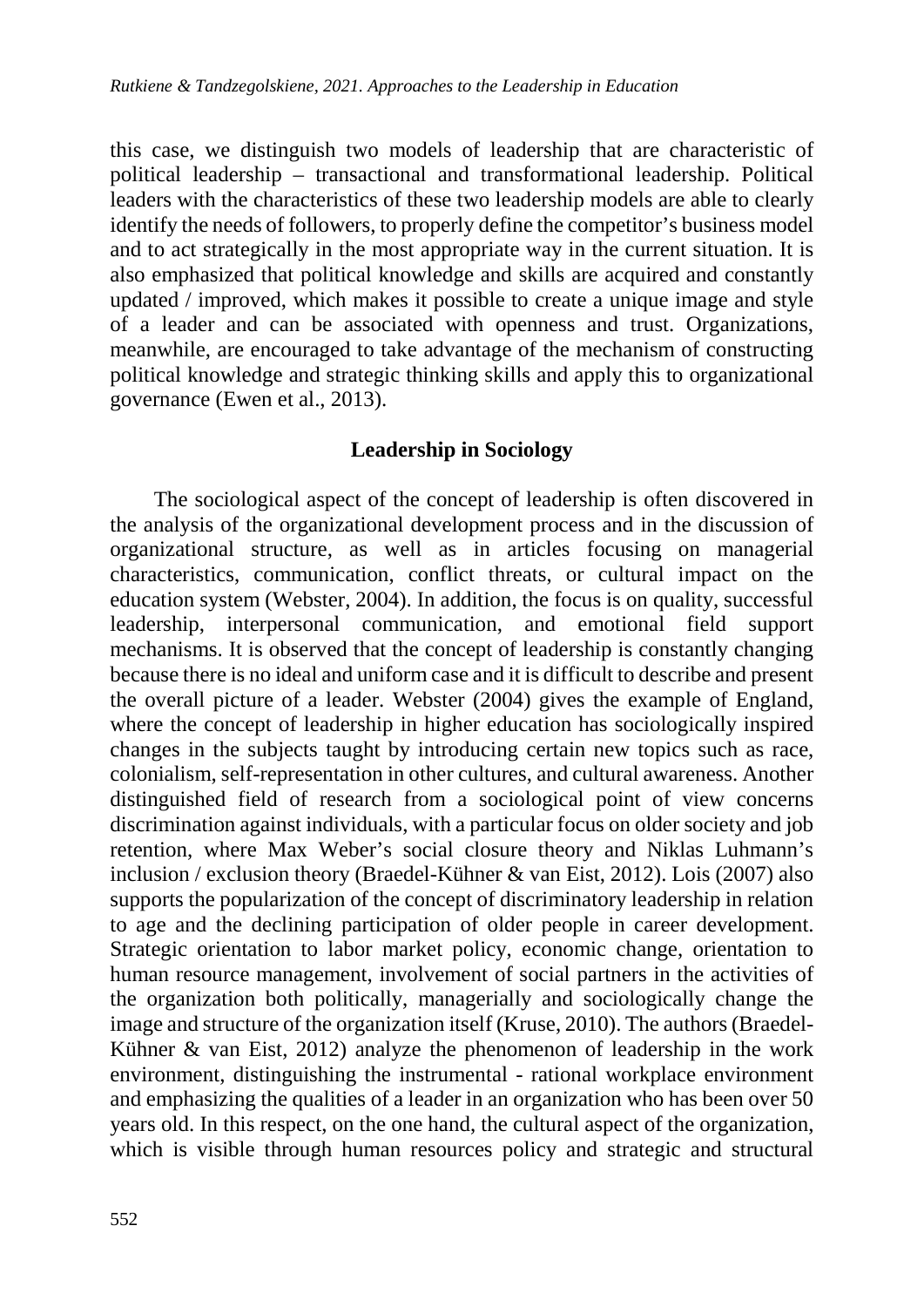*SOCIETY. INTEGRATION. EDUCATION Proceedings of the International Scientific Conference. Volume I, May 28th-29th, 2021. 549-559*

changes, is important, on the other hand, it is important to analyze the concept of interactive leadership and interaction between leaders (Bellmann et al., 2003). An interesting observation would be that many years of experience and joint activities with colleagues create personal and emotionally strong interrelationships and are linked to rational evaluation, noting a strong business culture in the organization. There are two approaches to leadership that are relevant to leadership research and practice monitoring: 1) the tendency to standardize and unify the concept of leadership by providing summaries; 2) monitoring the leadership process and changes in the organization, identifying elements of development. "This perception of leadership is accompanied by a direct leadership situation between leaders and subordinates, which is shaped by the communication and interaction processes of leadership. This individualised leadership situation is influenced by the diversity of identities. An essential layer in this diversity is biographical ageing and age as a social construction (Braedel-Kühner & van Eist, 2012, 125). This approach analyzes the interaction of leadership with a person's cultural identity and the multifaceted approach that is shaped by ethnic, religious, and gender socialization in relation to education, values, age, and personality traits (Bissels et. all 2001). This means "individualised, age-related leadership: "Individualised and age-related leadership places the individual, i.e. the leader or the subordinate, in his or her own psycho-developmental and biographical context." (Braedel-Kühner & van Eist, 2012, 127). It can be noted that the topics of leadership in scientific articles based on the social point of view are not abundant, largely focusing on the areas of management and education.

### **Psychological View on Leadership**

The psychological aspect focuses not only on the description of the leader, but also strongly analyzes the relationship with followers, which includes power and mutual influence, reciprocal exchanges, identity and categorization processes, causal attribution, arousal and affect, and the like. Also, the presentation of the concept of leadership in psychology is independent of the context of activity, supervision, cultural context. Leadership analysis (circa 1960–1970) in psychology is strongly associated with social psychology and to a lesser extent with organizational psychology (Hogg, 2001). The concept of "The Leadership craze" is heard, which is related to the concept of a unique personality, which focuses on the search for the ideal. Messick & Kramer (2008) notes that psychologists, when analyzing the concept of leadership, ask several important questions:

- What are the personal characteristics of leaders?
- What is the nature of the relation between leaders and followers?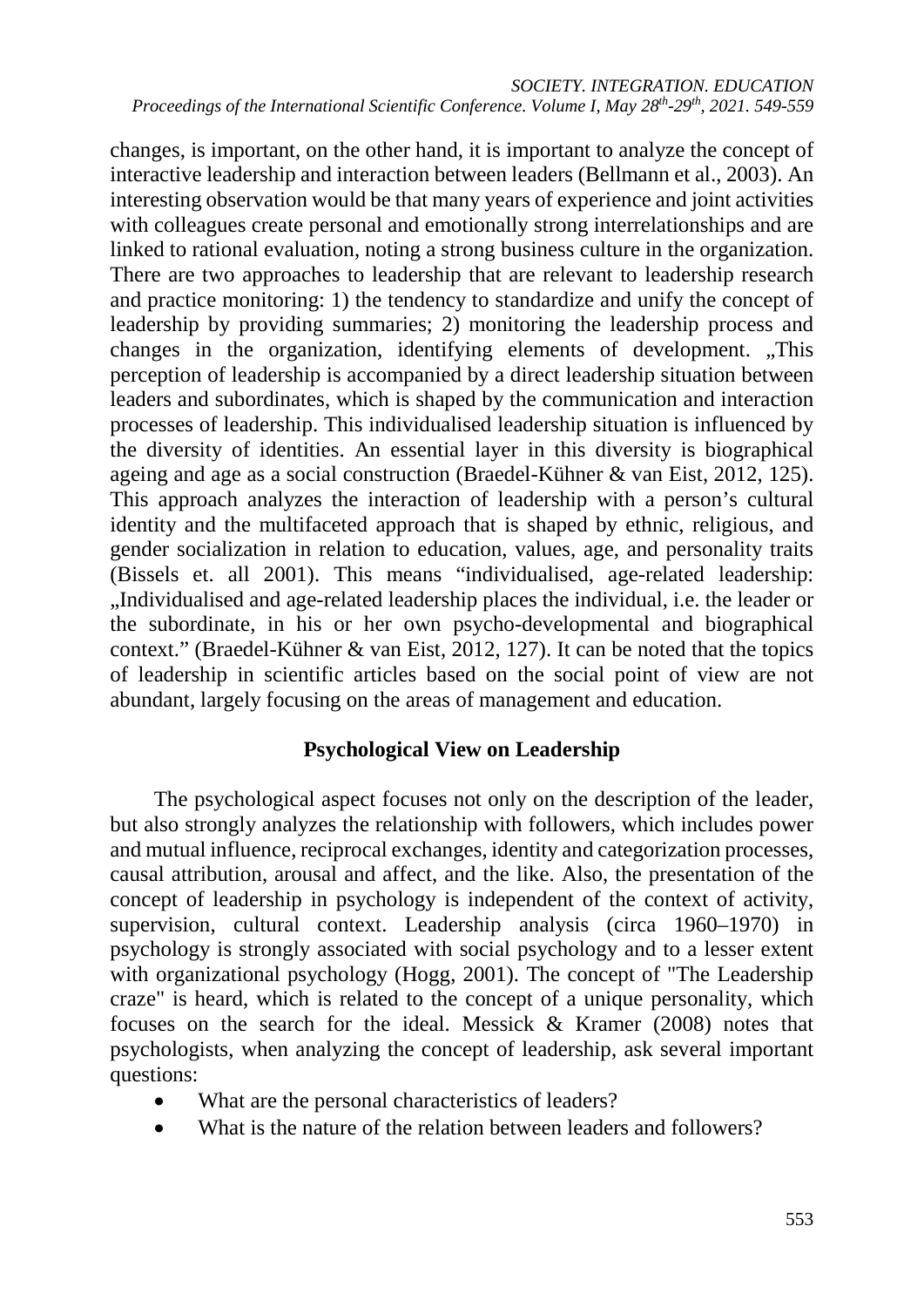- Why do we perceive some people to be letter leaders then other?
- What are circumstances that evoke leadership qualities in people?
- Can leadership be taught?

The thematic field that is analyzed in leadership works to distinguish axial directions in the concept of leadership is indeed broad and encompasses several directions. The main themes analyzed in leadership books as Messick and Kramer (2008) state from 2004 to 2008 are related to:

- Leading change: organizational change and expert voice.
- Leading scientifically: trait/competency approach, business setting.
- Learning from leadership outside organizational context: political setting, educational setting, military setting, sport setting.
- Leading through imagination: fictional story, fictional character.
- Insider accounts: business author and autobiography expert.
- Consultant of leadership: consultant author, business setting, numbered suggestion.
- Leading trough: religious leader, evangelical voice.

As in the field of management, the same situation is observed in psychology, that the authors talk a lot about the distinctive features of management and leadership and, through comparison, seek to discover the main distinctiveness (Zoller & Fairhurst, 2007). It should also be noted that the strongest analysis for many years is and has been in the field of management. A study of articles in psychology also shows that quite often leadership is analyzed through organizational structure and management study (Fairhurst, 2008).

## **Leadership in Education**

Dooley and Lichtenstein (2008) describe several methods for studying *leadership* interactions, including by focusing on (a) micro, daily interactions using real-time observation, (b) meso interactions (days and weeks) using social network analysis, where one examines a set of agents and how they are linked over time, and (c) macro interactions (weeks, months, and longer) through event history analysis. Finally, agent-based modeling simulations (i.e., computer simulations based on a set of explicit assumptions about how agents are supposed to operate) are also being used to study complexity leadership.

It is noticeable that there is a growing literature, which increasingly analyzes various leadership models in the context of leadership in education and conducts evaluation at the level of qualitative and quantitative research (Gunter, 2001). The concept of leadership in the context of education is linked to two models: Transactional Leadership and Transformational Leadership. Heißenberg (2015) supports this idea and emphasizes the benefits of innovation, and the importance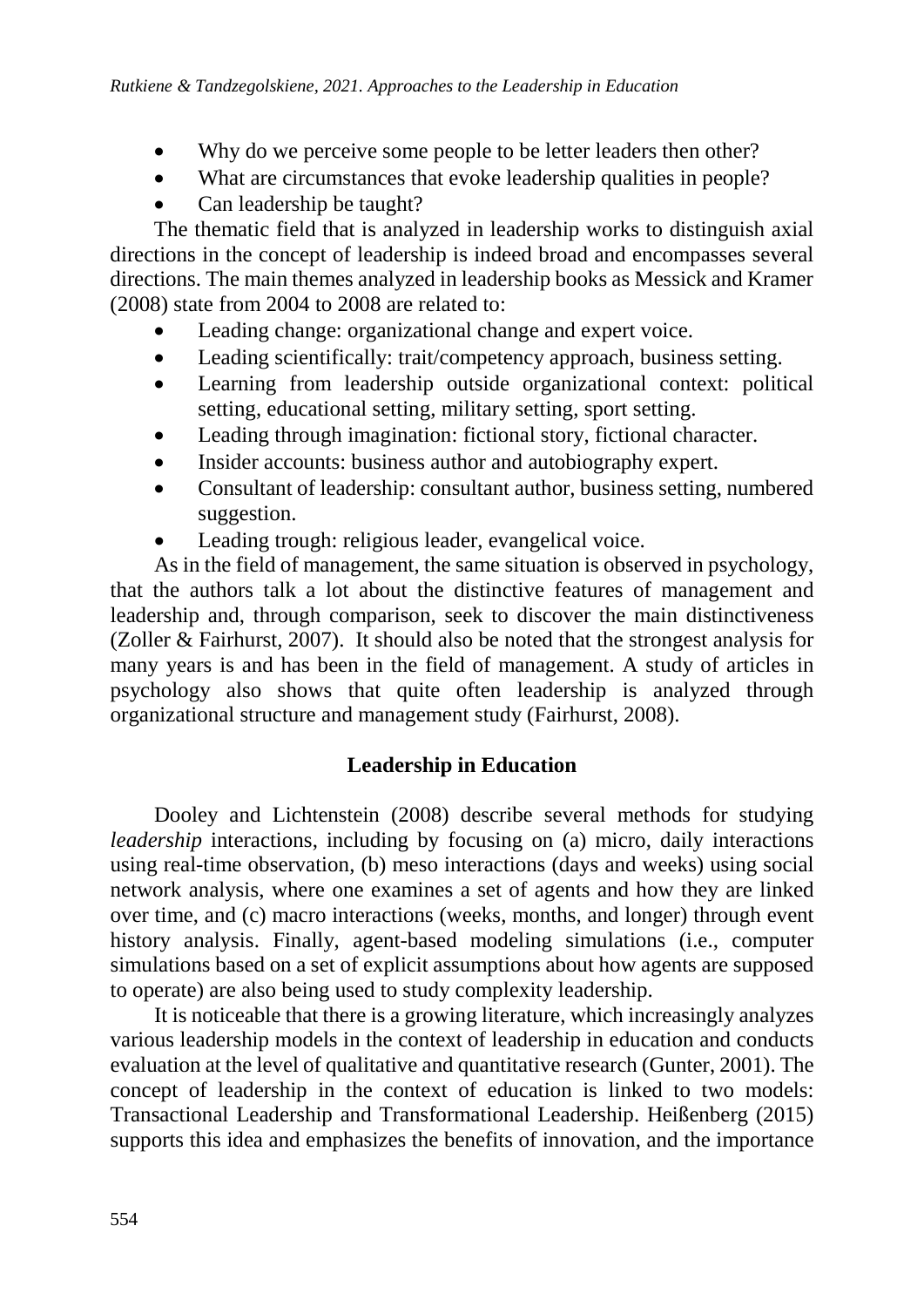*SOCIETY. INTEGRATION. EDUCATION Proceedings of the International Scientific Conference. Volume I, May 28th-29th, 2021. 549-559*

of these two leadership models for changing the education system in the school. It is observed that the two models are different and transformational leadership is preferred nonetheless (Gunter, 2001; Heißenberg, 2015). Transformational leaders are described as leaders who had the idealized influence, inspirational motivation, intellectual stimulation, individualized consideration. It is not so much the structure and tasks that are important here, but it is much more relevant to talk about the relationships between the members of the organization, and the desire to focus on joint activities and fulfillment of obligations. The transactional leadership model is more associated with the day-to-day operations of an institution, where managerial skills are important and where a more constructive approach can be seen in working and working in groups or individually, seeking consensus. It focuses on specific skills that are specific to specific tasks and seeks to notice and develop those skills. Under this model, the leader corrects activities and corrects mistakes, adheres to standards, and rewards employees in case of success. Meanwhile, Robinson et al. (2008) see the characteristics of educational leadership by integrating and combining the following two models of leadership: instructional leadership and transformational leadership. Instructional leadership focuses on setting learning goals, monitoring and analyzing curricula, and strengthening the learning culture. It is important for transformational leadership to talk about commitment, fostering a shared vision, cooperation, overcoming difficulties together, and ambitious goals. A study by this author has shown that when talking about the relationship between leadership model and achievement, educational leadership is dominated by Instructional leadership and other leadership models, while transformational leadership, which is quite often singled out as important, occupies the lowest position (mean effect sizes for impact of transformational leadership (13 effects from 5 studies), instructional leadership (188 effects from 12 studies), and other leadership approaches (50 effects from 5 studies) on student outcomes).

### **Research Methodology**

Focus group was organized at university, participants were academic staff. There were 7 participants in the focus group. The length of the discussion was 1 hour and 20 minutes. All discussion was recorded and transcription was analyzed using content analysis method.

Participants were selected using targeted selection: they had to be academic staff of the university with at least 5 years of work experience. The study participants represented the humanities and social sciences.

Questions discussed with the group were:

- What are the typical activities of a researcher / academic?
- Identify the challenges you face in your work.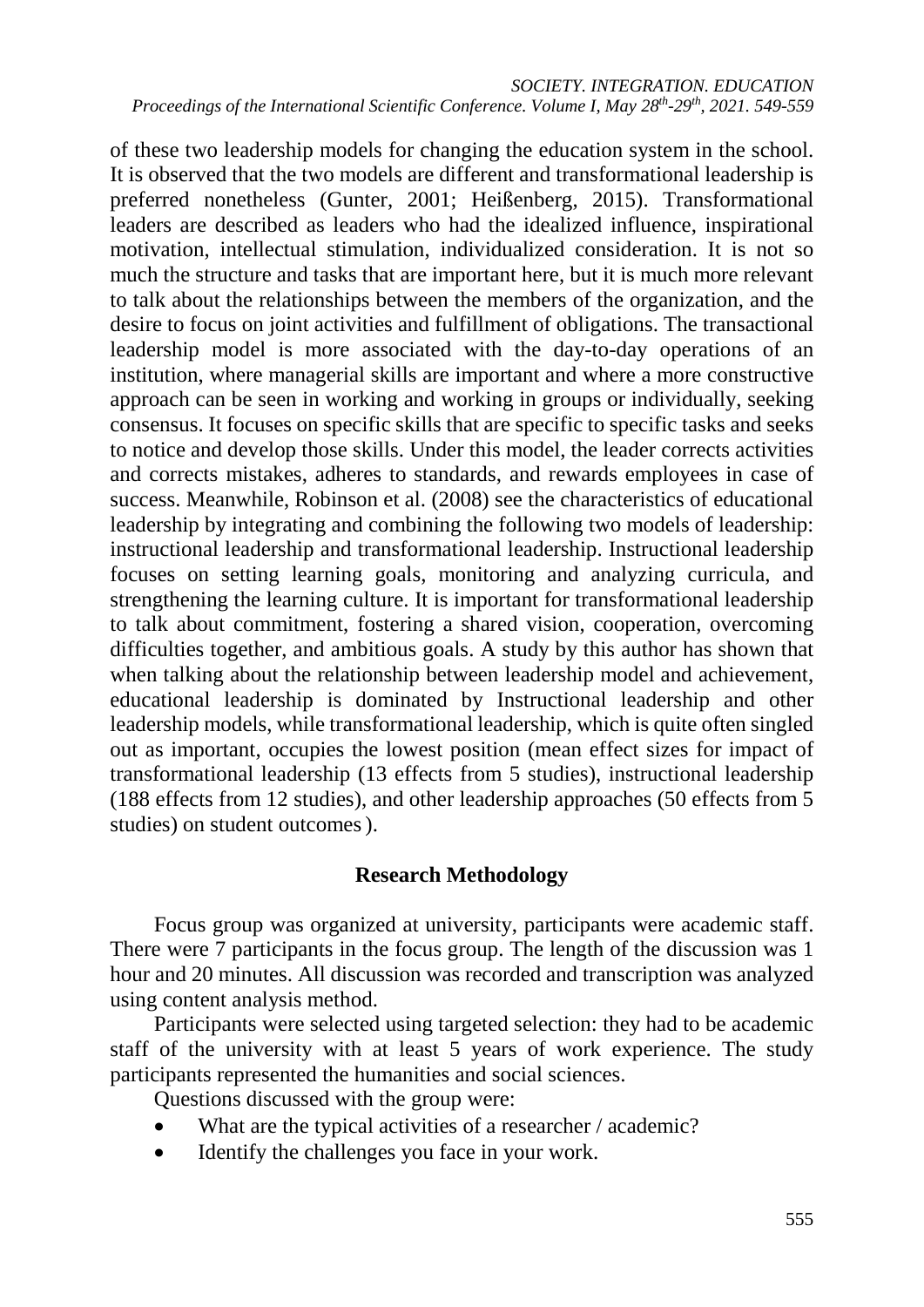- What mission do you see working in high school?
- Is it possible to be a leader in several areas while working at university?

As the discussion was conducted in Lithuanian, the quotations will not be translated and presented in the article.

### **Research Results**

An analysis of the transcribed text of the discussion revealed that persons working in higher education generally play a variety of roles, but the main ones are research, teaching, project activities, administration and dissemination of research results. The main categories highlighted are presented in Table 1.

In all of these activities, a university employee can accept leadership. Participants in the discussion agreed that administration, activity projects, dissemination of results are not narrow skills, they are more related to the expression of general essentially managerial competencies. A higher education institutions lecturer/researcher often (employees of other educational institutions less often) must have good enough management skills. In some administrative positions, leadership skills are needed to demonstrate leadership more often than by a researcher or lecturer.

| Category   | Subcategory    | Category   | Subcategory      | Category   | Subcategory    |
|------------|----------------|------------|------------------|------------|----------------|
| Activities | Research       | Challenges | Reconciliation   | Leadership | As a           |
|            |                |            | with personal    |            | personal trait |
|            |                |            | life             |            |                |
|            | Teaching       |            | Bureaucracy,     |            | Interfaces     |
|            |                |            | formalization    |            | with the       |
|            |                |            |                  |            | position,      |
|            |                |            |                  |            | status         |
|            | Projects       |            | Inadequate pay   |            | In the         |
|            | Administration |            | Uncertainty      |            | education of   |
|            | Dissemination  |            | about the future |            | the younger    |
|            | of research    |            |                  |            | generation     |
|            | results        |            |                  |            |                |

*Table 1 Activities and Leadership in Higher Education Institutions*

However, lecturers/researchers working in higher education institution also face challenges and obstacles, which are usually associated with a highly formalized bureaucratic system. A lot of time is spent on this, which leaves less time for direct research and teaching activities. In addition, it has a direct reflects on personal life and its quality. Working in high school does not mean that you are guaranteed a good salary, that you are valued, that you can feel dignified.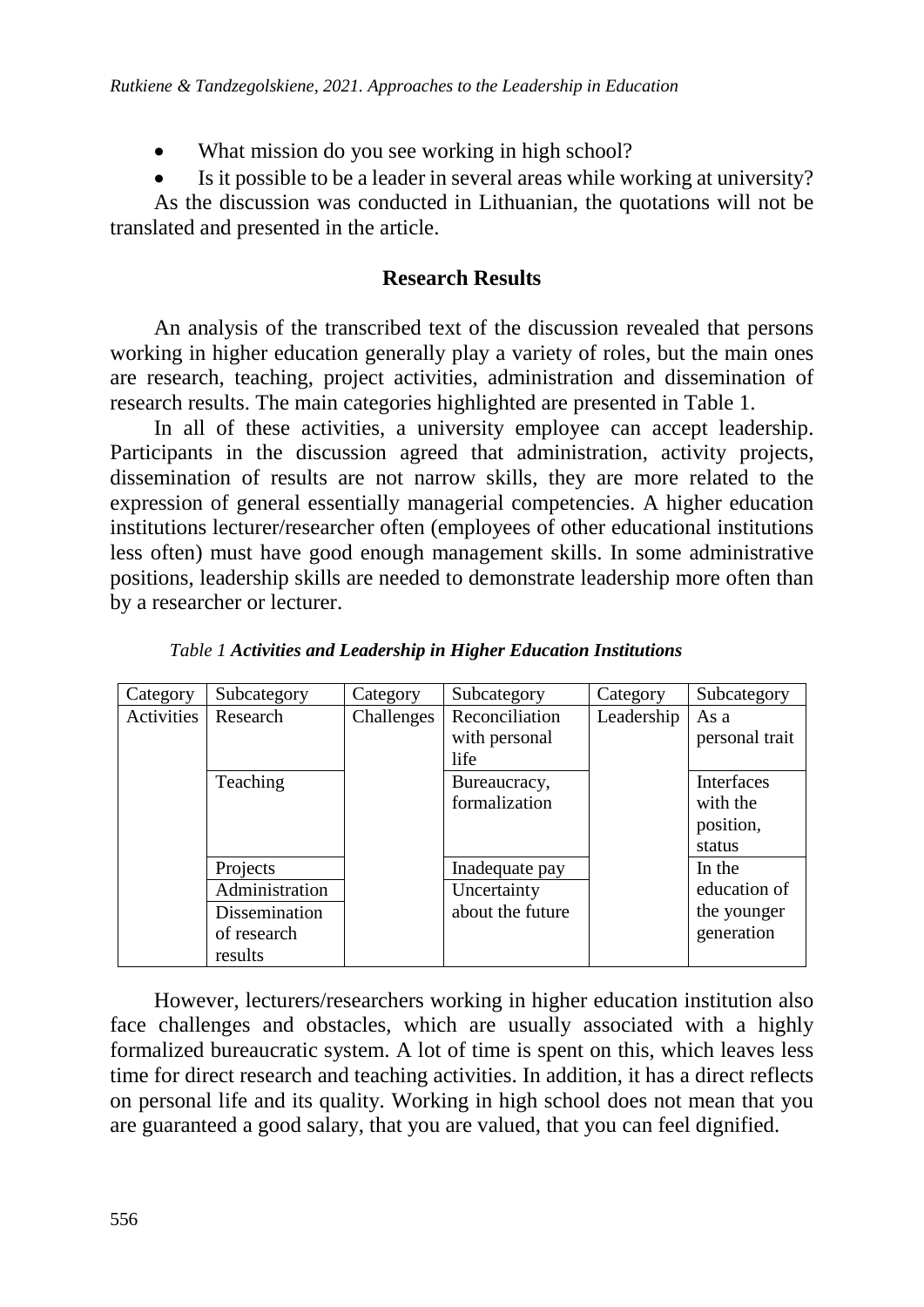Still, most employees are leaders. This is usually due to innate personal qualities, and in such situations the same person can be a prominent leader in research, both in teaching and disseminating research results, or as an administrator. It happens that a person has interest into one field/activity he/she likes. Almost all persons working in higher education are leaders and examples in the education of the younger generation.

#### **Conclusions and/or Discussion**

Although the concept of leadership is found in different sciences - sociology, politics, management, psychology - the concept of leadership of higher education academics is mainly associated with managerial, administrative, psychological, only in some rare cases - political aspects. Leadership is basically defined as influence, need, role for other people. It is determined by the personality, its psychology. Often in the short term, leadership is seen as an expression of managerial skills, but only in the long term can one see the impact on others colleagues, students. Leadership in education is a complex concept, and therefore must be seen as a phenomenon at the crossroads of many sciences.

#### **References**

- Alimo-Metcalfe, B. & Alban-Metcalfe, J. (2005). Leadership: Time for a New Direction? *Leadership Research & Development, Vol. 1* (1). SAGE Publications (London, Thousand Oaks, CA and New Delhi), 51–71.
- Baur, J. E., Ellen, B. P., III, Buckley, M. R., Ferris, G. R., Allison, T. H., McKenny, A. F., & Short, J. C. (2016). More than one way to articulate a vision: A configurations approach to leader charismatic rhetoric and influence. *Leadership Quarterly, 27*, 156-171.
- Bellmann, L., Kistler, E., Wahse, J. (2003). Betriebliche Sicht- und Verhaltensweisen gegenüber älteren Arbeitnehmern. *Aus Politik und Zeitgeschichte*, *Nr. B20,* 26-34.
- Bissels, S., Sackmann, S. & Bissels, T. (2001). Kulturelle Vielfalt in Organisationen. Ein blinder Fleck muß sehen lernen*. Soziale Welt, Vol. 52*(4). Deutschland: Nomos Verlagsgesellschaft mbH, 403-426.
- Braedel-Kühner, S. &, Eist van H. (2012). Age Constructions and Age Images of Leaders within the Concept of Individualised, Age-related Leadership. *SOCIOLOGIA DEL LAVOR*O, No. 125, 118-137.
- Bryman, A. (2011). Research Methods in the Study of Leadership. *The SAGE Handbook of Leadership*, In Bryman A., Collinson D., Grint K., Jackson B., Uhl-Bien M. (Eds.). London: Sage Publications, 15-30.
- DeRue, D. S., Nahrgang, J. D., Wellman, N., & Humphrey, S. E. (2011). Trait and behavioral theories of leadership: An integration and meta-analytic test of their relative validity*. Personnel Psychology, 64*, 7–52.
- Dooley, K.J.& Lichtenstein, B.B. (2008). Research methods for studying the complexity dynamics of leadership. In M. Uhl‐Bien & R. Marion (Eds.), *Complexity leadrship. Part I: Conceptual foundation* (pp.269‐290). Charlotte, NC: Information Age Publishing.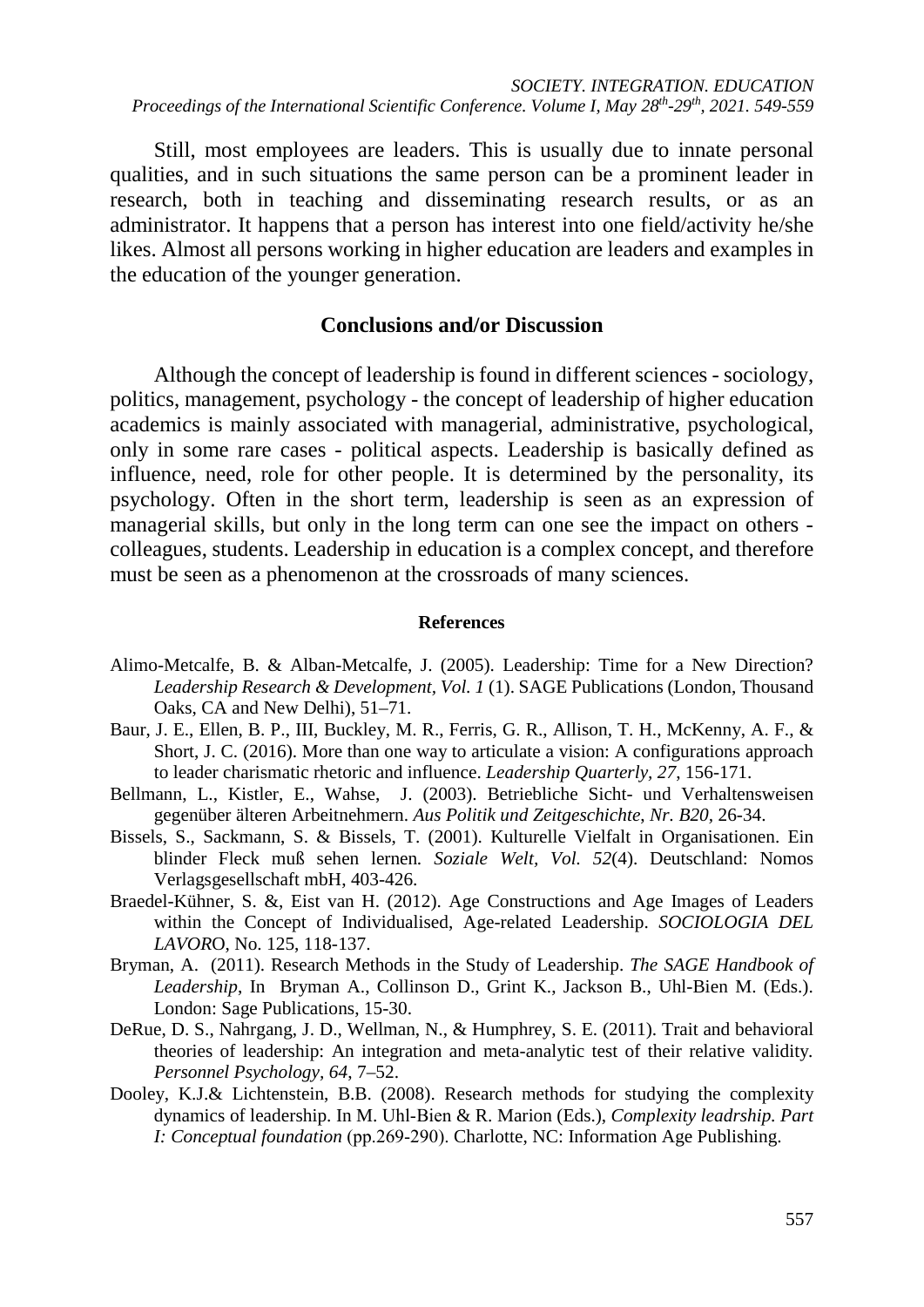- English, F. W. (2006). Understanding Leadership in Education: Life Writing and its Possibilities. *Journal of Educational Administration and History*, *Vol. 38* (2), 141-154. DOI: 10.1080/00220620600555121.
- Ewen, Ch., Wihler, A., Blickle, G., Oerder, K., Parker Ellen III, B., Douglas, C. & Ferris, G. R. (2013). Further specification of the leader political skill–leadership effectiveness relationships: Transformational and transactional leader behavior as mediators*. The Leadership Quarterly, Vol. 24*, 516–533.
- Fairhurst, G., T. (2008). Discursive Leadership A Communication Alternative to Leadership Psychology. *Management Communication Quarterly, Vol. 21* (4), 510-521.
- Ferris, G. R., Treadway, D. C., Brouer, R. L., & Munyon, T. P. (2012). Political skill in the organizational sciences. In G. R. Ferris, & D. C. Treadway (Eds.), *Politics in organizations: Theory and research considerations.* New York: Routledge/Taylor and Francis. 487-528.
- Ferris, G. R., Treadway, D. C., Perrewé, P. L., Brouer, R. L., Douglas, C., & Lux, S. P. (2007). Political skill in organizations. *Journal of Management, Vol. 33*, 290–320.
- Ferris, G., R., Perrewé, P., L., Daniels, Sh., R., Lawong, D. & Holmes, J., J. (2016). Social Influence and Politics in Organizational Research: What We Know and What We Need to Know. *Journal of Leadership & Organizational Studies*. London: SAGE. 1–15.
- Grill, R. (2011). *Theory and Practice of Leadership*. London: Sage Publications, 1-10.
- Grint, K. (2007). Learning to lead: can Aristotle help us find the road to wisdom? *Leadership, Vol. 3* (2), 231-246.
- Grint, K. (2011). A History of Leadership. *The SAGE Handbook of Leadership,* In Bryman A., Collinson D., Grint K., Jackson B.,Uhl-Bien M. (Eds.). London: Sage Publications, 3-14.
- Gunter, H. (2001). Critical approaches to leadership in education. *Journal of Educational Enquiry, Vol. 2* (2), 94-108.
- Heißenberger, P. (2015). Eine Ist-Analyse zum Konstrukt Leadership aus der Perspektive der Subjektiven Theorien. *Open Online Journal for Research and Education*. No. 4, 60-69.
- Hogg, M., A. (2001). A Social Identity Theory of Leadership. Personality and Social *Psychology Review, Vol. 5* (3), 184-200.
- Kleinheksel, A. & Tawfik, Huda & Wyatt, Tasha & Winston, Nicole. (2020). Demystifying Content Analysis. *American journal of pharmaceutical education, 84*, 127-137. DOI: 10.5688/ajpe7113.
- Kruse, A. (2010). *Eine neue Kultur des Alterns*. Altersbilder in der Gesellschaft Erkenntnisse und Empfehlungen des Sechsten Altenberichts. Deutschland: Berlin, 12-15.
- Lois, D. (2007). Determinanten der Weiterbildungsbeteiligung älterer Erwerbstätiger. *Arbeit Zeitschrift für Arbeitsgeselschaft und Arbeitspolitik, Vol. 16* (1), 5-22.
- Messick, D., M. & Kramer, R., M. (2005). *The Psychology of Leadership - New Perspectives and Research.* London: LEA.
- Northouse, P. G. (2016). *Leadership – Theory and Practice.* London: SAGE Publications, 2-16.
- Robinson, V., M., J., Lloyd, C., A. & Rowe K., J. (2008). *The Impact of Leadership on Student Outcomes: An Analysis of the Differential Effects of Leadership Types*. Educational Administration Quarterly Online First, published on September 23, 1-40.
- Simkins, T. (2005). Leadership in Education 'What Works' or 'What Makes Sense'? *Educational Management Administration & Leadership, Vol. 33*(1), 9–26. SAGE Publications: London, Thousand Oaks and New Delhi, ISSN 1741-1432, DOI: 10.1177/1741143205048168.
- Webster, F. (2004). Cultural studies and sociology at, and after, the closure of the Birmingham school*. Cultural Studies, Vol. 18* (6), 847-862.